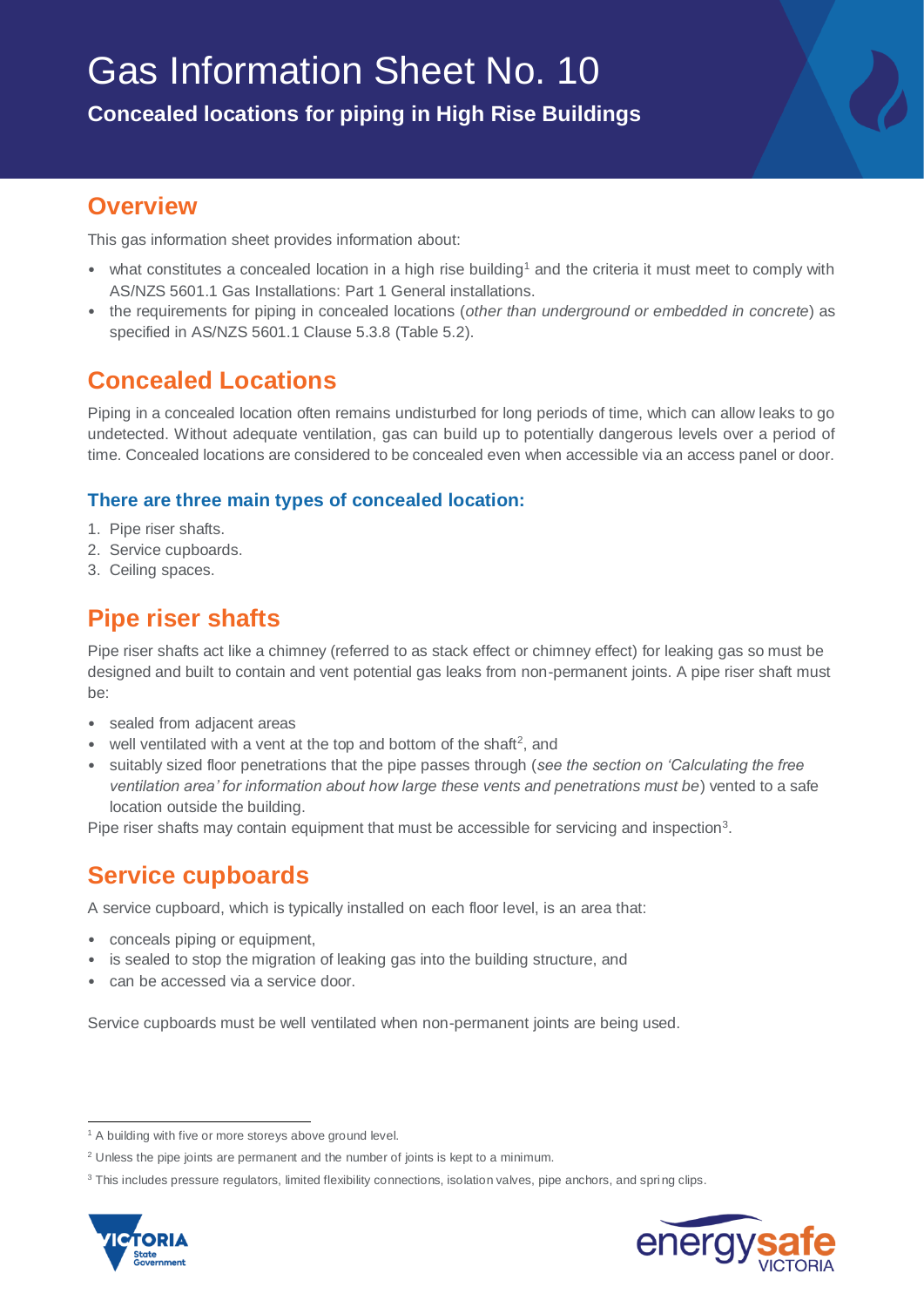## **Ceiling spaces**

Ceiling spaces can be difficult to ventilate and permanent joints should be used as much as possible. Ceiling spaces must be ventilated when non-permanent joints are installed.

One solution for isolating ceiling spaces that have non-permanent joints (*for example, occupancy isolation valves*) from the rest of the ceiling is to install a sealed box (*with an access hatch incorporating a vent into the space below*) to enclose the non-permanent joints.

See the section on '**Calculating the free ventilation area**' for information about how large ceiling space and service cupboard vents must be.

#### **What is required when operating pressures exceed 7 kPa?**

When the operating pressure exceeds 7 kPa:

- pipe riser shafts, service cupboards, and ceiling spaces must all be ventilated (as already described)
- all piping joints must be permanent and the number of joints kept to a minimum
- piping must be accessible.

#### **What is 'accessibility'?**

Accessibility generally refers to a location with sufficient clearances to allow access to, and removal of, all serviceable components.

In this case, it means that pipes and services can be accessed via a ceiling hatch or a sub-floor door, or are otherwise viewable and accessible on each floor of a high rise building.

#### **Calculating the free ventilation area**

The free ventilation area refers to the size of an opening for ventilation or a physical vent and is:

- 1. calculated using AS/NZS 5601.1, Table 5.3
- 2. based on the cross-sectional area of the pipe riser shaft, service cupboard, void, duct, box or sleeve being ventilated.

For example: for a pipe riser shaft with a cross-sectional area between 0.05 and 7.5 square metres, the minimum free ventilation area of each opening must be no less than 0.05 square metres or 50 000 square millimetres (e.g. 225mm x 225mm opening).

Ventilation openings or physical vents must always be sized to provide the minimum required free ventilation area. Ventilation openings must also comply with the requirements of AS/NZS 5601.1, Clause 5.3.12.

**The currency and accuracy of this gas information sheet cannot be guaranteed once printed or saved to a storage device. If in doubt, please check the ESV website for the current version.**